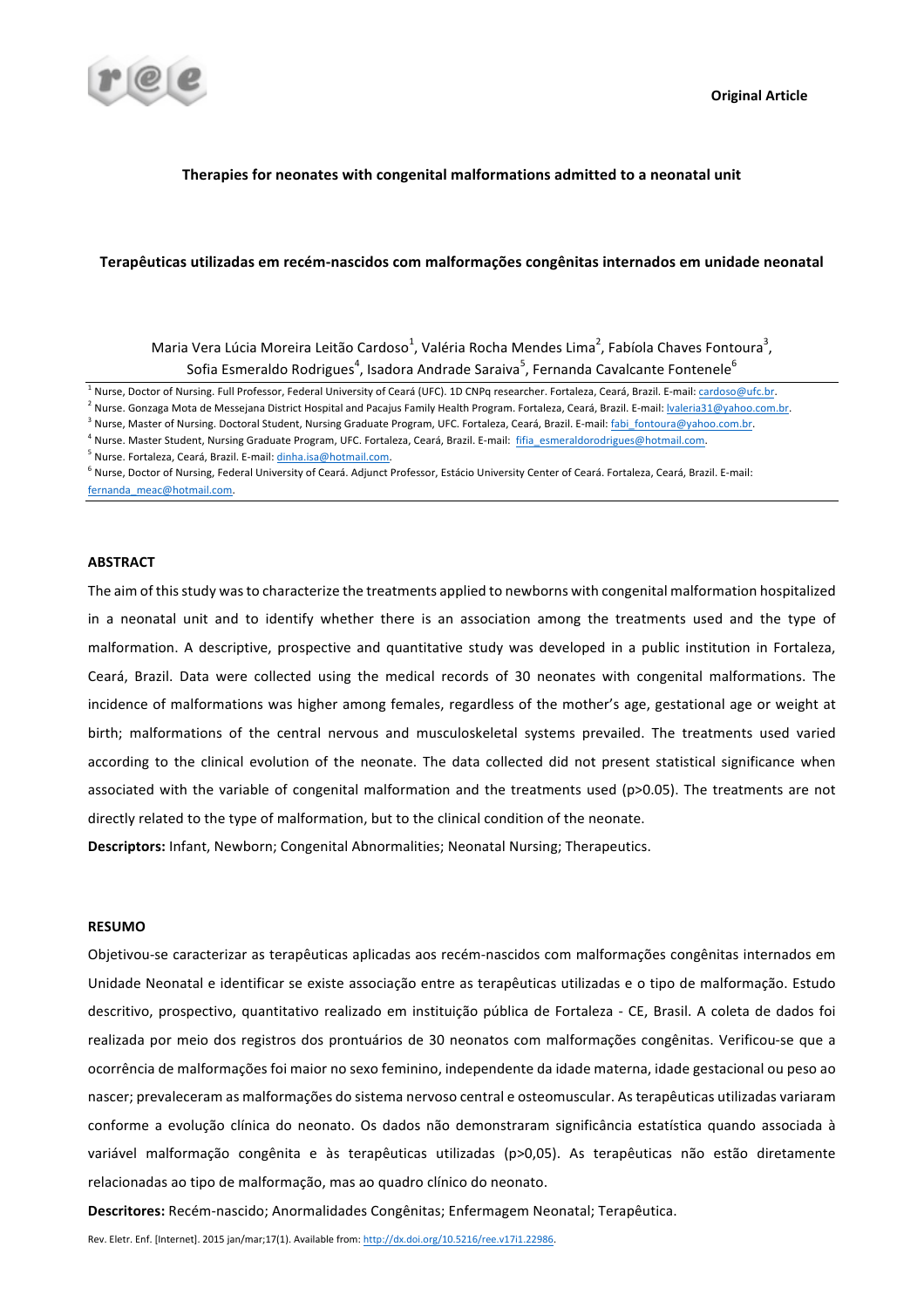### **INTRODUCTION**

Congenital malformations may be defined as any functional or structural anomalies in fetal development, due to factors originating before birth, of genetic, environmental or unknown nature, even when the defects are not apparent in neonates (NNs) and appear  $later<sup>(1)</sup>$ .

Several internal or external factors may contribute to the development of genetic defects; however, the causes are unknown in most cases. Of particular note, besides mortality, malformations also account for high rates of morbidity and risks for the development of clinical complications, with numerous admissions and serious complications<sup>(2)</sup>. Every year, around 7.9 million neonates worldwide  $-6%$  of all births  $-$  are born with serious congenital defects. Among these, almost 3.2 million are permanently disabled, requiring clinical follow-up<sup>(3)</sup>. Populations are exposed to the risks of congenital malformations, but frequency and type vary by race, ethnic group and socioeconomic conditions<sup> $(4)$ </sup>.

For better organization of existing congenital malformation categories, the tenth revision of the International Classification of Diseases was conducted by the World Health Organization (WHO), resulting in the following categories: congenital malformations of the eye, ear, face and neck; congenital malformations of the circulatory system; congenital malformations of the respiratory system; cleft lip and/or cleft palate; other congenital malformations of the digestive system; congenital malformations of the genital organs; congenital malformations of the urinary system; congenital malformations and deformations of the musculoskeletal system; other congenital malformations; and chromosomal abnormalities<sup>(5)</sup>.

The birth of preterm neonates (PTNNs) or neonates with any congenital malformations requires admission to units with specialized technological, human and therapeutic resources that ensure more complex care. Such support is found in neonatal intensive care units (NICUs) and is provided continuously, which has 

contributed to longer survival of preterm neonates, especially those presenting extremely low weight<sup>(6)</sup>.

Neonatal intensive care units are formal units created, organized and based on professional knowledge that requires specificity, ability and principles focused on PTNNs or NNs with any diseases, and malformed NNs are inserted in this context<sup>(7)</sup>. Longer survival of neonates with malformations has significantly improved in recent years, supported by progress in surgical techniques and new therapeutic resources, which has contributed to eliminating surgically correctable anomalies<sup>(8)</sup>.

Hospitalization and, consequently, NICUs are associated with the fact that neonates are submitted to an excessive number of procedures, such as venous puncture, orogastric and vesical intubation, capillary glycemia, dressings, pulmonary aspiration, endotracheal intubation, and drain removal, among others, which may cause discomfort, stress and pain  $(6,9)$ .

Based on the considerations above, this study is relevant as it contributes to individual neonatal nursing support practice, with detailed information about therapy used during hospitalization of neonates with congenital malformations, and increases knowledge of healthcare professionals about this specific group of patients, supporting additional studies and enhancing nursing care to neonates with malformations.

Knowing that malformed neonates, once hospitalized in these units, will require therapies to keep health integrity, the following questions were asked: What therapies are implemented in neonatal units for neonates born with congenital malformations? Is there any association between neonatal therapies and the types of malformations presented, according to the ICD-10 classification?

Thus, the purpose of this study was to characterize the therapies applied to neonates with congenital malformations admitted to a neonatal intensive care unit and identify any associations between therapy and malformation type.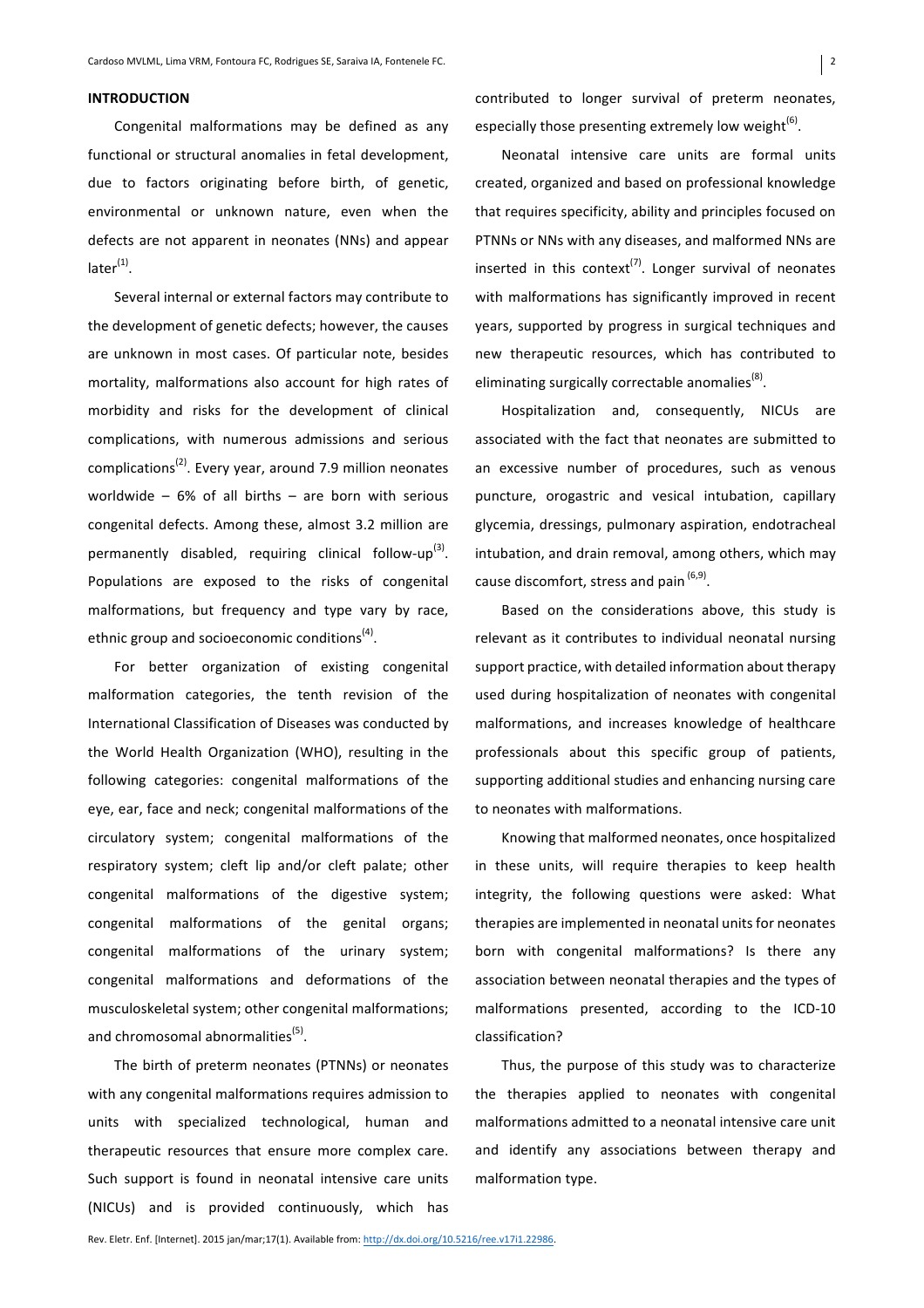#### **METHODS**

An exploratory, descriptive, prospective and quantitative study. It is an excerpt of a larger study titled "Neonates admitted to a neonatal unit: emphasis on pain evaluation and congenital malformation prevalence" (*Recém-nascidos internados na unidade neonatal: ênfase na avaliação da dor e na prevalência da malformação congênita)*, which was supported by the Brazilian Council for Scientific and Technological Development (CNPq), according to process 483352/2011-0. It was conducted in neonate hospitalization units 1 and 2 in a public institution in the city of Fortaleza, Ceará, Brazil, a reference center in the state. The sectors had 54 beds, 21 for high-risk patients and the remaining beds for mediumrisk patients.

The studied population included all neonates who presented any type of congenital malformations at birth, apparent or not, during the data collection period from November 2011 to January 2012, and who were sent to the high- or medium-risk neonatal unit, resulting in a sample of 30 neonates.

The study included neonates with any congenital anomalies admitted to the neonatal unit who were born in the studied institution or transferred from other institutions during the data collection period, whose weight was above 500 g, regardless of gestational age, gender, length, number of gestations, type of childbirth, Apgar score, color, diagnosis, oxygen therapy, medication therapy and nutrition therapy.

The exclusion criterion was malformed neonates with death confirmed immediately after birth, as evaluated by the neonatologist in the childbirth room, without requiring transfer to the NICU.

Data were collected from clinical records of neonates with congenital malformations, using a form with variables like maternal age, gestational age, gender, weight, and type of congenital malformation. The form had other variables that characterized the following therapies: ventilation type, nutrition therapy, medication

therapy, dressing, venous access, intervals to control water balance, and surgery.

These data were organized, categorized and evaluated according to the variable type using Microsoft Office Excel and analyzed using the Statistical Package for the Social Sciences (SPSS<sup>®</sup>) version 20. Bivariate analysis was used to evaluate the association between the malformation categories and the variables related to oxygen therapy, nutrition, water balance, dressing (site and type), surgery, venous access and medication therapy.

Descriptive statistics with simple and absolute frequency and dispersion measurements such as mean and standard deviation were applied as appropriate. For inferential statistics, the chi-square test was used to check for any association of the categorical variables and the Spearman's correlation coefficient was used for quantitative variables; a significance level of  $5\%$  (p<0.05) was considered for both.

For classification of congenital malformations, the International Statistical Classification of Diseases and Related Health Problems, tenth revision (ICD-10) was used, which provides disease codes and a variety of related signs and symptoms.

The project was approved by the institution's Ethics Committee under protocol number 546/2011, respecting the National Health Council guidelines on ethical aspects of research with human beings, as defined in Resolution 196/96. The parents or guardians of malformed neonates signed an informed consent form authorizing the participation of the neonates in the study.

#### **RESULTS**

To better describe the results, tables were developed to list relevant variables in the study and their values, in accordance with the tests conducted with the studied sample.

 $\vert$  3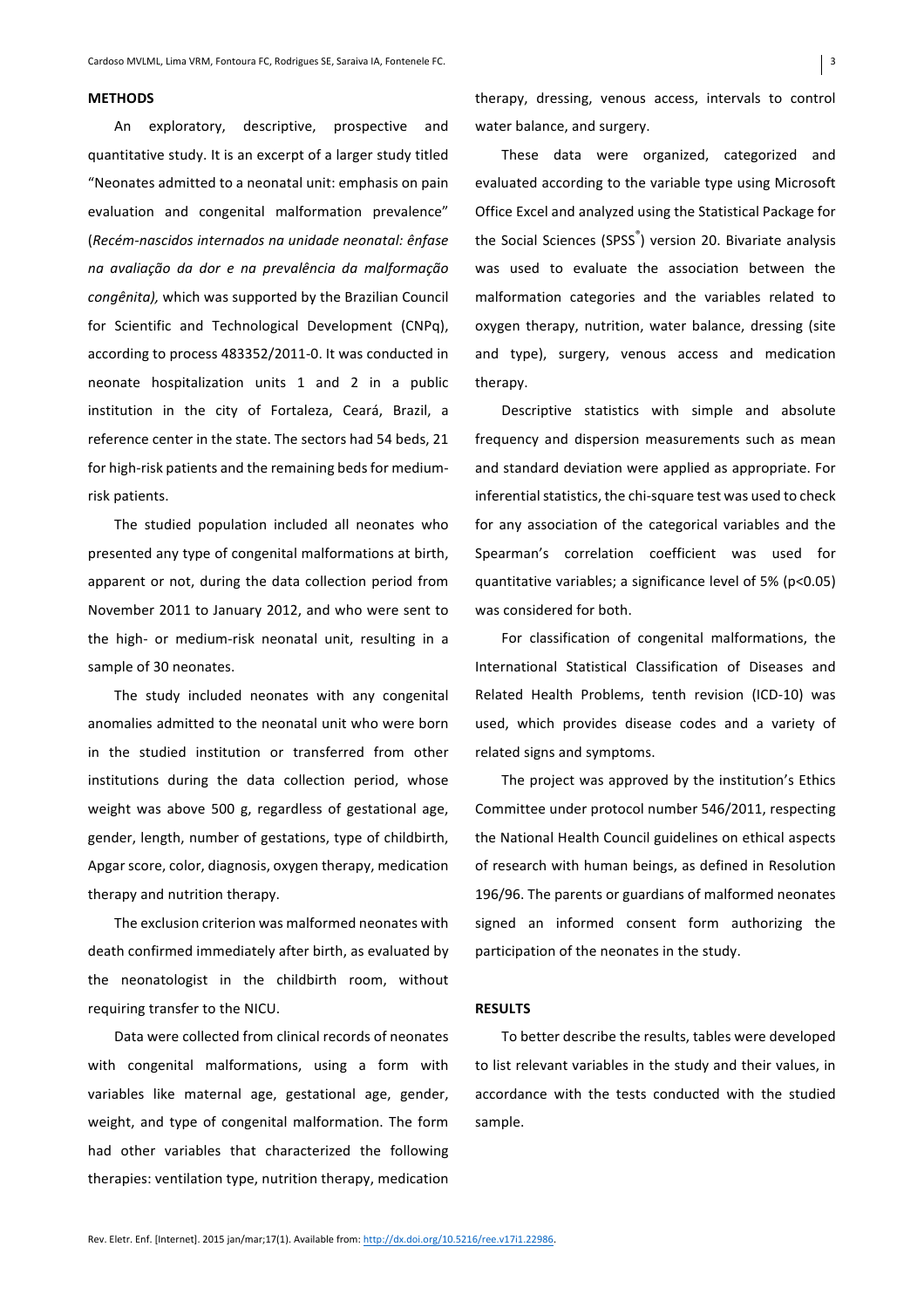| <b>Variables</b><br>%<br>N<br>Mean<br>SD<br>Gender<br>Female<br>63.3<br>19<br>Male<br>11<br>36.7<br>Weight at birth (grams)<br>2,726<br>985.4<br>6.6<br>< 999<br>$\overline{2}$<br>$1000 - 1499$<br>$\mathbf{1}$<br>3.4<br>$1500 - 2499$<br>36.7<br>11<br>$2500 - 3999$<br>13<br>43.3<br>3<br>>4000<br>10.0<br><b>Gestational age (weeks)</b><br>36.7<br>2.7<br>$30$<br>3.4<br>$\mathbf{1}$<br>$\overline{7}$<br>30-34<br>23.3<br>35-36.9<br>$\overline{7}$<br>23.3<br>$37 - 42$<br>15<br>50.0<br>Type of childbirth<br>18.0<br>60.0<br>Cesarean<br>Vaginal<br>12.0<br>40.0<br>Maternal age (years)<br>$\leq$ 19<br>60<br>20.0<br>$20 - 30$<br>180<br>60.0<br>$31 - 40$<br>20.0<br>60<br>$-1$<br>$\sim$ | ັ |  |  |
|---------------------------------------------------------------------------------------------------------------------------------------------------------------------------------------------------------------------------------------------------------------------------------------------------------------------------------------------------------------------------------------------------------------------------------------------------------------------------------------------------------------------------------------------------------------------------------------------------------------------------------------------------------------------------------------------------------|---|--|--|
|                                                                                                                                                                                                                                                                                                                                                                                                                                                                                                                                                                                                                                                                                                         |   |  |  |
|                                                                                                                                                                                                                                                                                                                                                                                                                                                                                                                                                                                                                                                                                                         |   |  |  |
|                                                                                                                                                                                                                                                                                                                                                                                                                                                                                                                                                                                                                                                                                                         |   |  |  |
|                                                                                                                                                                                                                                                                                                                                                                                                                                                                                                                                                                                                                                                                                                         |   |  |  |
|                                                                                                                                                                                                                                                                                                                                                                                                                                                                                                                                                                                                                                                                                                         |   |  |  |
|                                                                                                                                                                                                                                                                                                                                                                                                                                                                                                                                                                                                                                                                                                         |   |  |  |
|                                                                                                                                                                                                                                                                                                                                                                                                                                                                                                                                                                                                                                                                                                         |   |  |  |
|                                                                                                                                                                                                                                                                                                                                                                                                                                                                                                                                                                                                                                                                                                         |   |  |  |
|                                                                                                                                                                                                                                                                                                                                                                                                                                                                                                                                                                                                                                                                                                         |   |  |  |
|                                                                                                                                                                                                                                                                                                                                                                                                                                                                                                                                                                                                                                                                                                         |   |  |  |
|                                                                                                                                                                                                                                                                                                                                                                                                                                                                                                                                                                                                                                                                                                         |   |  |  |
|                                                                                                                                                                                                                                                                                                                                                                                                                                                                                                                                                                                                                                                                                                         |   |  |  |
|                                                                                                                                                                                                                                                                                                                                                                                                                                                                                                                                                                                                                                                                                                         |   |  |  |
|                                                                                                                                                                                                                                                                                                                                                                                                                                                                                                                                                                                                                                                                                                         |   |  |  |
|                                                                                                                                                                                                                                                                                                                                                                                                                                                                                                                                                                                                                                                                                                         |   |  |  |
|                                                                                                                                                                                                                                                                                                                                                                                                                                                                                                                                                                                                                                                                                                         |   |  |  |
|                                                                                                                                                                                                                                                                                                                                                                                                                                                                                                                                                                                                                                                                                                         |   |  |  |
|                                                                                                                                                                                                                                                                                                                                                                                                                                                                                                                                                                                                                                                                                                         |   |  |  |
|                                                                                                                                                                                                                                                                                                                                                                                                                                                                                                                                                                                                                                                                                                         |   |  |  |
|                                                                                                                                                                                                                                                                                                                                                                                                                                                                                                                                                                                                                                                                                                         |   |  |  |
|                                                                                                                                                                                                                                                                                                                                                                                                                                                                                                                                                                                                                                                                                                         |   |  |  |
|                                                                                                                                                                                                                                                                                                                                                                                                                                                                                                                                                                                                                                                                                                         |   |  |  |

Source: Clinical records of neonates

Thirty neonates were analyzed, with a prevalence of females (19, 63.3%); gestational age rangied from 31 to 42 weeks (mean  $36.7\pm2.7$ ). The mean weight at birth was 2.726 g.

Maternal age varied from 19 to 40 years, but most were 20 to 30 years old (18, 60%, mean 24.6). Cesarean was present in 18 NNs, or 60% of the studied sample.

According to the ICD-10 classification, 48 congenital malformations were observed in 29 neonates, alone or in combination. Micrognathia was observed in one neonate; although classified as a malformation in the clinical records, it not included in Chapter 17 of the ICD-10, and for this reason, it is not in Table 2. Since it was a single case, it was not excluded from the study, resulting in a sample of 30 neonates. The most frequent cases were: 18 cases (37.5%) of total malformations of the musculoskeletal system, with predominance of congenital club foot (33.3%) and other malformations (22.2%), including reduction defects of the limbs, absence of fibula, and asymmetric skull; 11 (22.9%) malformations of the central nervous system (CNS), with myelomeningocele (45.4%) as the most frequent malformation, followed by hydrocephalus (36.4%); and cleft lip and/or cleft palate, observed in 5 cases. Less frequent malformations were in the respiratory system and chromosomal abnormalities, both 4.1% among total diagnosed cases.

Tables 3 and 4 show the therapies applied to neonates in the NICU, as well as their diversity and frequency of application.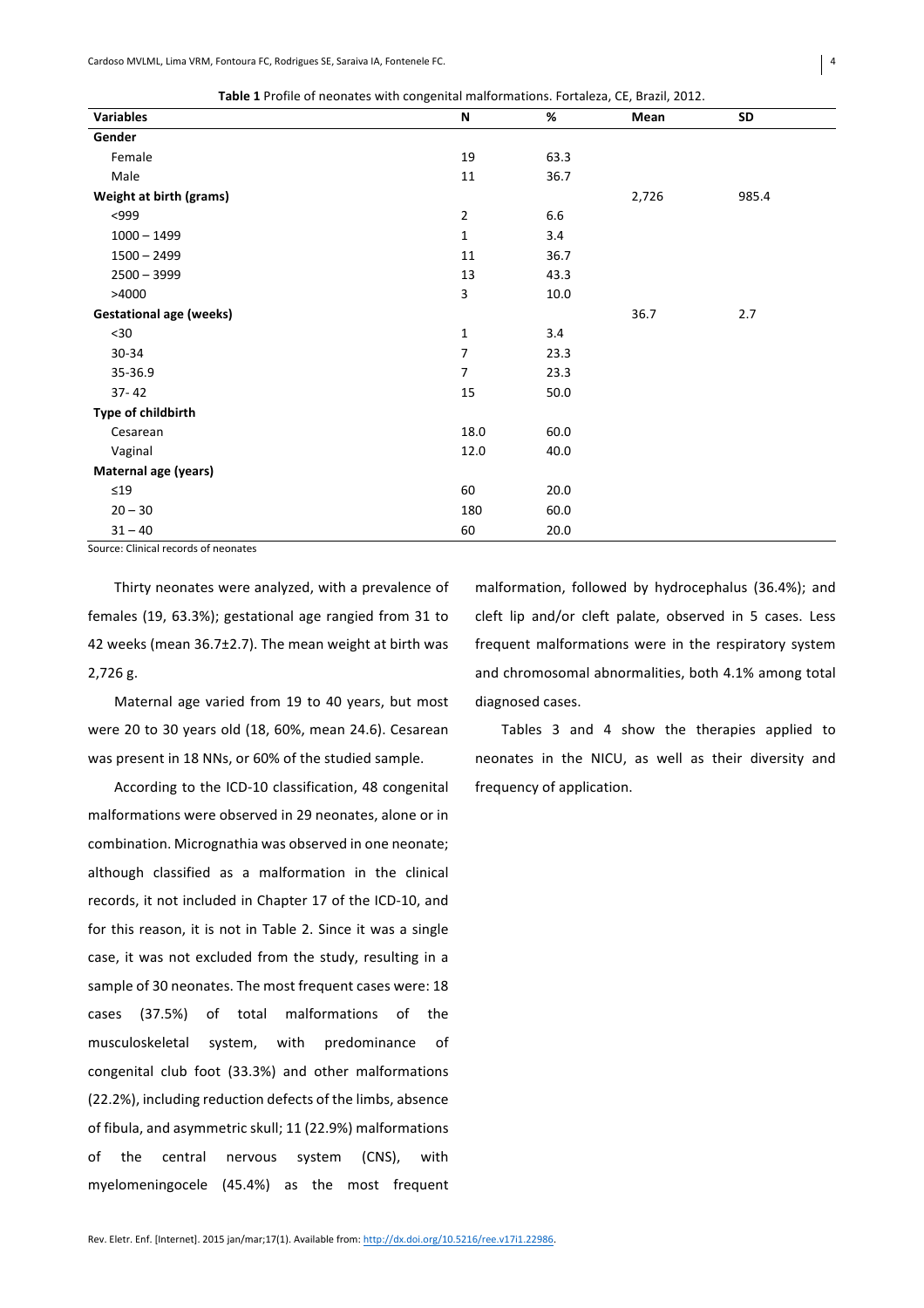| Table 2: Categories of congenital malformations presented by neonates admitted to the neonate unit. Fortaleza, CE, Brazil, 2012. |  |  |
|----------------------------------------------------------------------------------------------------------------------------------|--|--|
|----------------------------------------------------------------------------------------------------------------------------------|--|--|

| <b>Categories of congenital malformations</b>                | N   | %     |
|--------------------------------------------------------------|-----|-------|
| Musculoskeletal system (n=18)                                |     |       |
| Congenital club foot                                         | 5.0 | 27.8  |
| Other                                                        | 4.0 | 22.2  |
| Gastroschisis                                                | 3.0 | 16.7  |
| Omphalocele                                                  | 2.0 | 11.1  |
| Diaphragmatic hernia                                         | 2.0 | 11.1  |
| Macrocephaly                                                 | 2.0 | 11.1  |
| Central nervous system (n=11)                                |     |       |
| Myelomeningocele                                             | 5.0 | 45,4  |
| Hydrocephalus                                                | 4.0 | 36.4  |
| Spina bifida with hydrocephalus                              | 1.0 | 9.1   |
| Encephalocele                                                | 1.0 | 9.1   |
| Cleft lip and/or cleft palate (n=5)                          | 5.0 | 100.0 |
| Circulatory system (n=4)                                     |     |       |
| Malformation of tricuspid valve                              | 1.0 | 25.0  |
| Single ventricle                                             | 1.0 | 25.0  |
| Ventriculomegaly                                             | 1.0 | 25.0  |
| Cardiopathy                                                  | 1.0 | 25.0  |
| Eye, ear, face and neck (n=5)                                |     |       |
| Ear dysplasia                                                | 2.0 | 40.0  |
| Finger deformities                                           | 1.0 | 20.0  |
| Malformation of outer ear                                    | 1.0 | 20.0  |
| Macroglossia                                                 | 1.0 | 20.0  |
| Other congenital malformations of the digestive system (n=3) |     |       |
| Atresia of esophagus                                         | 2.0 | 66.7  |
| Atresia of duodenum                                          | 1.0 | 33.3  |
| Chromosomal abnormalities (n=2)                              |     |       |
| Down syndrome                                                | 2.0 | 100.0 |

Source: Clinical records of neonates.

| Table 3: Therapies applied to neonates with congenital malformations. Fortaleza, CE, Brazil, 2012. |                |      |
|----------------------------------------------------------------------------------------------------|----------------|------|
| Variables (n=30)                                                                                   | N              | %    |
| Oxygen therapy                                                                                     |                |      |
| Ambient air                                                                                        | 14.0           | 46.7 |
| Mechanical ventilation                                                                             | 6              | 20.0 |
| Oxygen hood                                                                                        | 6              | 20.0 |
| CPAP*                                                                                              | 4              | 13.3 |
| <b>Medication therapy</b>                                                                          |                |      |
| Antibiotics                                                                                        | 15             | 50.0 |
| No medication                                                                                      | 7              | 23.3 |
| Antibiotics + fluid replacement                                                                    | 3              | 10.0 |
| Fluid replacement                                                                                  | $\overline{2}$ | 6.7  |
| Opioids                                                                                            | 1              | 3.3  |
| Fluid replacement + oral medication                                                                | $\mathbf{1}$   | 3.3  |
| Antibiotics + opioids + fluid replacement                                                          | $\mathbf{1}$   | 3.3  |
| <b>Nutrition</b>                                                                                   |                |      |
| Diet via orograstric tube                                                                          | 11             | 36.7 |
| Parenteral nutrition                                                                               | 8              | 26.7 |
| Oral diet                                                                                          | $\overline{7}$ | 23.3 |
| Zero diet                                                                                          | 4              | 13.3 |
| Surgery                                                                                            |                |      |
| No                                                                                                 | 19             | 63.3 |
| Awaiting                                                                                           | $\overline{7}$ | 23.3 |
| Yes                                                                                                | 4              | 13.3 |
| Water balance interval                                                                             |                |      |
| Every 3 hours                                                                                      | 23             | 76.7 |
| Every 2 hours                                                                                      | 7              | 23.3 |

Source: Clinical records of neonates.

\* Continuous positive airway pressure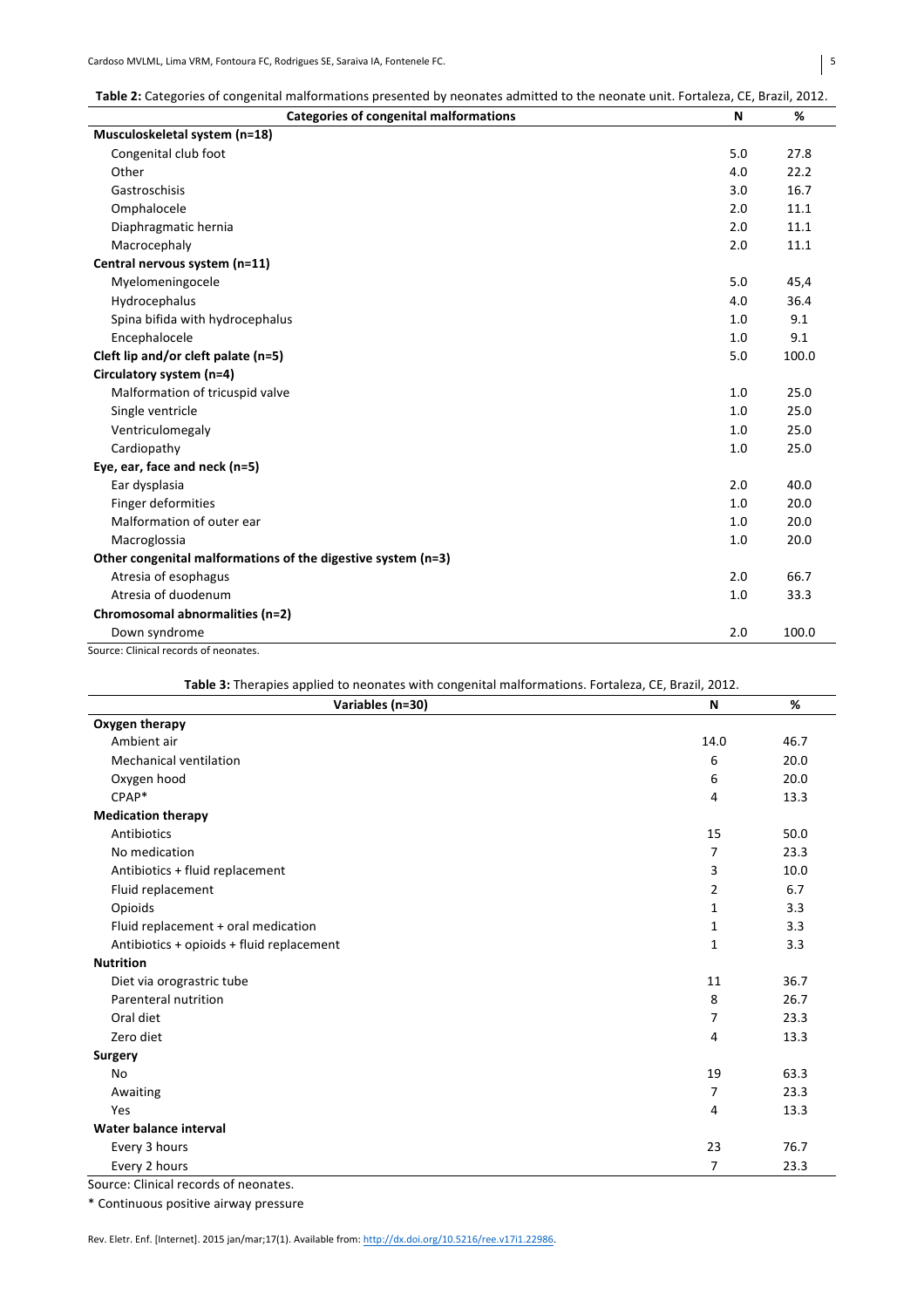| Variables (n=30)                                          | N    | %    |
|-----------------------------------------------------------|------|------|
| Use of dressing                                           |      |      |
| No                                                        | 19.0 | 63.3 |
| Yes                                                       | 11.0 | 36.7 |
| Dressing site (n=11)                                      |      |      |
| Sacral area                                               | 6.0  | 54.5 |
| Umbilical scar                                            | 3.0  | 27.3 |
| Abdominal area                                            | 2.0  | 18.2 |
| Type of dressing (n=11)                                   |      |      |
| Gauze + collagenase+ saline solution 0.9%                 | 3.0  | 27.3 |
| Sterile cover                                             | 2.0  | 18.2 |
| No specification                                          | 2.0  | 18.2 |
| Gauze + collagenase                                       | 1.0  | 9.1  |
| Silver sulf. 1%                                           | 1.0  | 9.1  |
| Gauze+ silver sulf. 1% + alcohol 70%                      | 1.0  | 9.1  |
| Gauze<br>$\sim$ $\sim$ $\sim$ $\sim$ $\sim$ $\sim$ $\sim$ | 1.0  | 9.1  |

Source: Clinical records of neonates

Oxygen therapy was applied to 53.3% of the neonates. Regarding medication therapy, the predominance of antibiotics alone was 50% (15); 10% (3) received antibiotics combined with fluid replacement; 3.3% (1) received antibiotics with fluid replacement and opioids; and 23.3% (7) did not receive any medications. The others received therapy with opioids, oral medication or fluid replacement alone.

Regarding nutrition therapy, force feeding via orogastric tube predominated at 36.7% (11), followed by parenteral nutrition at 26.7% (8).

As for surgery, 63.3% (19) of the studied sample was not submitted to surgery and/or did not require surgery; however, 13.3% (4) were submitted to surgical procedure for congenital malformations during the data collection period.

Regarding the frequency of water balance, 76.7% (23) of neonates were handled every 3 hours to provide rigorous support for maintenance of hemodynamic balance.

Regarding the use of dressings,  $11(36.7%)$  of the neonates received dressings,. The others did not receive specific dressings related to the diagnosis, but other devices were used, such as central venous catheters, with protection film adhered to the skin, which were not considered in this study.

Among the 11 dressings observed, most were located in the sacral region,  $54.5\%$  (6) of the cases, followed by the umbilical scar, 27.3% (3). The most frequent type of dressing was gauze combined with collagenase and saline solution 0.9%, accounting for 27.3% (3) of the dressings.

When investigating possible associations between malformations and the variables oxygen therapy, nutrition therapy, medication therapy, venous access type, water balance interval, surgery, and dressings (site and type), the following values were obtained:  $p=0.527$ ; p=0.653; p=0.258; p=0.610; p= 0.400; p= 0.416; p= 0.399; p= 278; p=151, respectively. Thus, no statistically significant association was observed, with  $p > 0.05$ .

### **DISCUSSION**

In previous research, congenital malformations have occurred more often in males (in more than 50% of samples), which disagrees with the present study, where female neonates were predominant  $(63.3\%)^{(2,10)}$ .

Regarding weight at birth, the 2,500 to 3,999 g range, considered the normal weight range, was observed in 43.3% of the sample, and neonates presenting weight lower than 2,500 g accounted for 46.7% of the sample; mean weight at birth was 2,726g±985.45. One study of birth weight weight found 10 neonates that weighed  $<$ 2,500 g and 45 that weight  $\ge$ 2,500 g, showing a higher frequency of normal weight among neonates $<sup>(11)</sup>$ .</sup>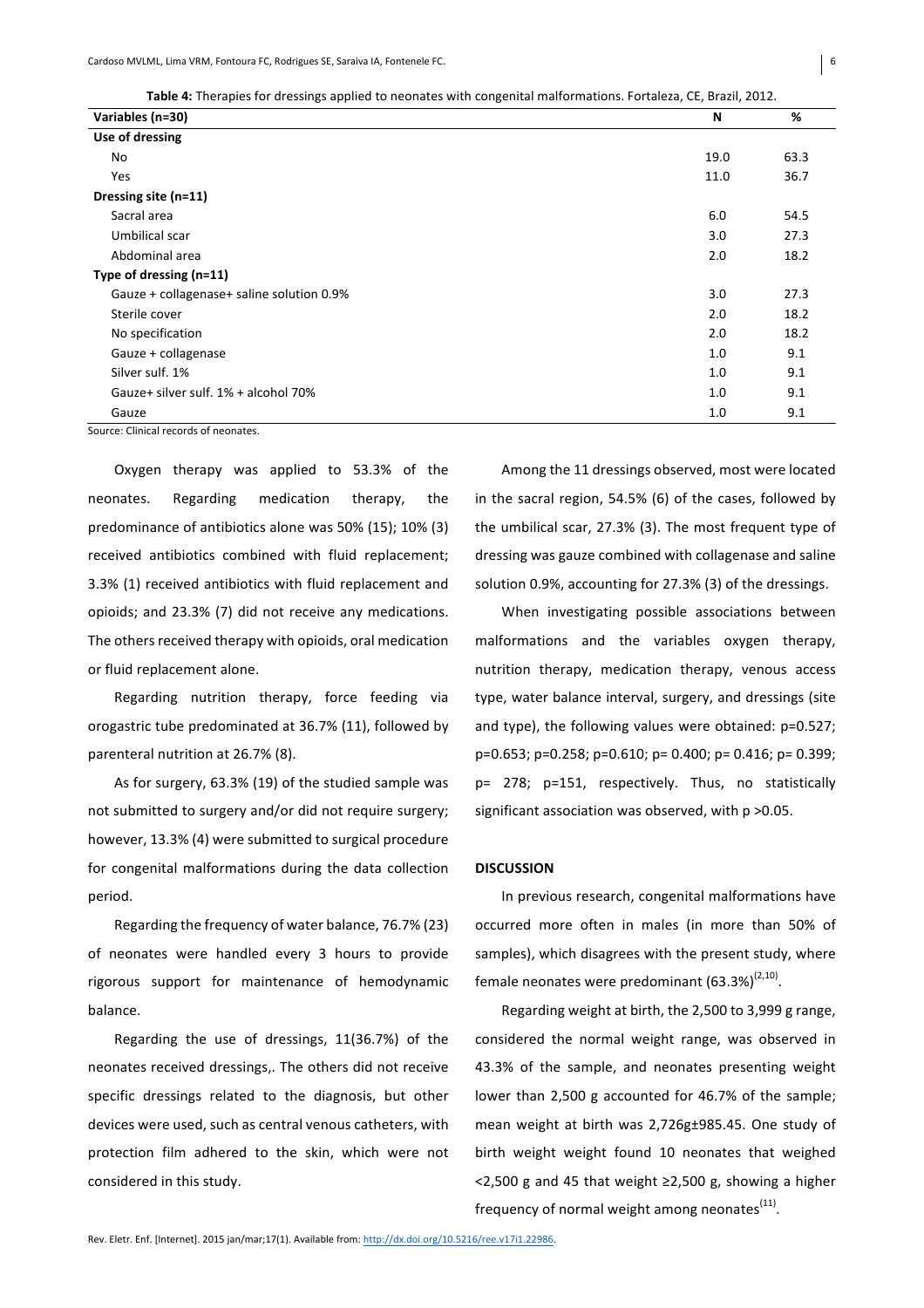However, divergences appear when stating that genetic or environmental factors may be the cause of congenital malformations and involved in low weight at birth, thus explaining the association between the presence of congenital malformations and low weight at birth  $(12)$ .

Regarding gestational age, the majority of malformations occurred between weeks 37 and 41 (50% of the sample). A study in Turkey with a sample of 242 children that analyzed only malformations of the gastrointestinal system and congenital heart diseases, whose purpose was to investigate the relation between congenital heart defects and incidence and mortality of children with malformation of the gastrointestinal system, agreed with the present study in terms of mean gestational age of  $37.2\pm2.6$  and weight at birth of 2,756 $\pm$ 612g<sup>(13)</sup>. A study conducted in Campina Grande, in the northeast region of Brazil, observed 190 congenital malformations from January 2003 to December 2005 and showed that most mothers presented gestational ages between 37 and 41 weeks and did not show statistical associations between gestational age and presence of congenital malformations ( $\chi^2$ =0.57, p=0.30)<sup>(14)</sup>.

It is important to analyze the statistical values of scientific evidence, not just for Brazil, but also at the global level, to allow relevant conclusions about the profile of malformed neonates.

A study conducted in Lebanon to evaluate the incidence, types and correlations of congenital malformations in Lebanese hospitals indicated a profile for neonates as follows: males were more prevalent, accounting for 58.3% of the sample, and 41.7% were females; mean weight at birth was 2,908.95±584.02; maternal age was 28.74±6.30; Apgar score at 5 minutes was 5.71±3.63, with weight and Apgar score presenting statistically significant relationships with congenital malformation,  $p=0.027$  and  $p<0.001$ , respectively<sup>(15)</sup>.

Regarding maternal age, the present study showed a prevalence of mothers aged between 20 and 30 years (60%). However, no statistical significance was observed in relation to malformations. Another study showed 26.4% of the mothers were adolescents, 60.2% adults and 13.4% late mothers. The chance of multiparous adolescents having children with congenital malformations was 6.14 times higher than for uniparous adolescents. However, the incidence in late mothers was 11.4 times higher, when compared to mothers between 20 and 34 years old $^{(16)}$ .

In the present study, the most prevalent malformations in neonates were of the musculoskeletal system (17) and the CNS (11). The literature shows similar results in terms of prevalence of CNS and musculoskeletal malformations, at  $31\%^{(2)}$ . Another study showed high rates of malformations in the nervous and musculoskeletal systems, 47.3% and 13.2%, respectively, followed by cleft lip and/or cleft palate at  $3.5\%^{(17)}$ .

Although these malformations present high percentages, those with lower impairment and complexity have a better prognosis, while the most complex malformations require outpatient care and interventions for functional recovery or reduced sequelae. The diagnosis of malformations of the musculoskeletal system may occur while in utero, with the support of ultrasound imaging. However, detailed evaluation with ultrasound is required so that minor anomalies whose clinical evaluation may indicate normal results do not go unnoticed  $<sup>(18)</sup>$ .</sup>

Anomalies of the CNS, the second most common malformation category among the diagnoses in the present study, involve defects in the whole body, depending on the sites where they occur, since they play a role in organ development and organic functionalities.

In the present study, the classification that involved the CNS reached 22.4%. Similar data were obtained in a study conducted in Recife with 3,908 living neonates, in which the most prevalent anomalies were of the CNS (27.4%) and the musculoskeletal system  $(21.2\%)^{(16)}$ .

It was not possible to analyze family history of congenital malformations, which did not allow correlation between prevalence of malformations and risk factors. In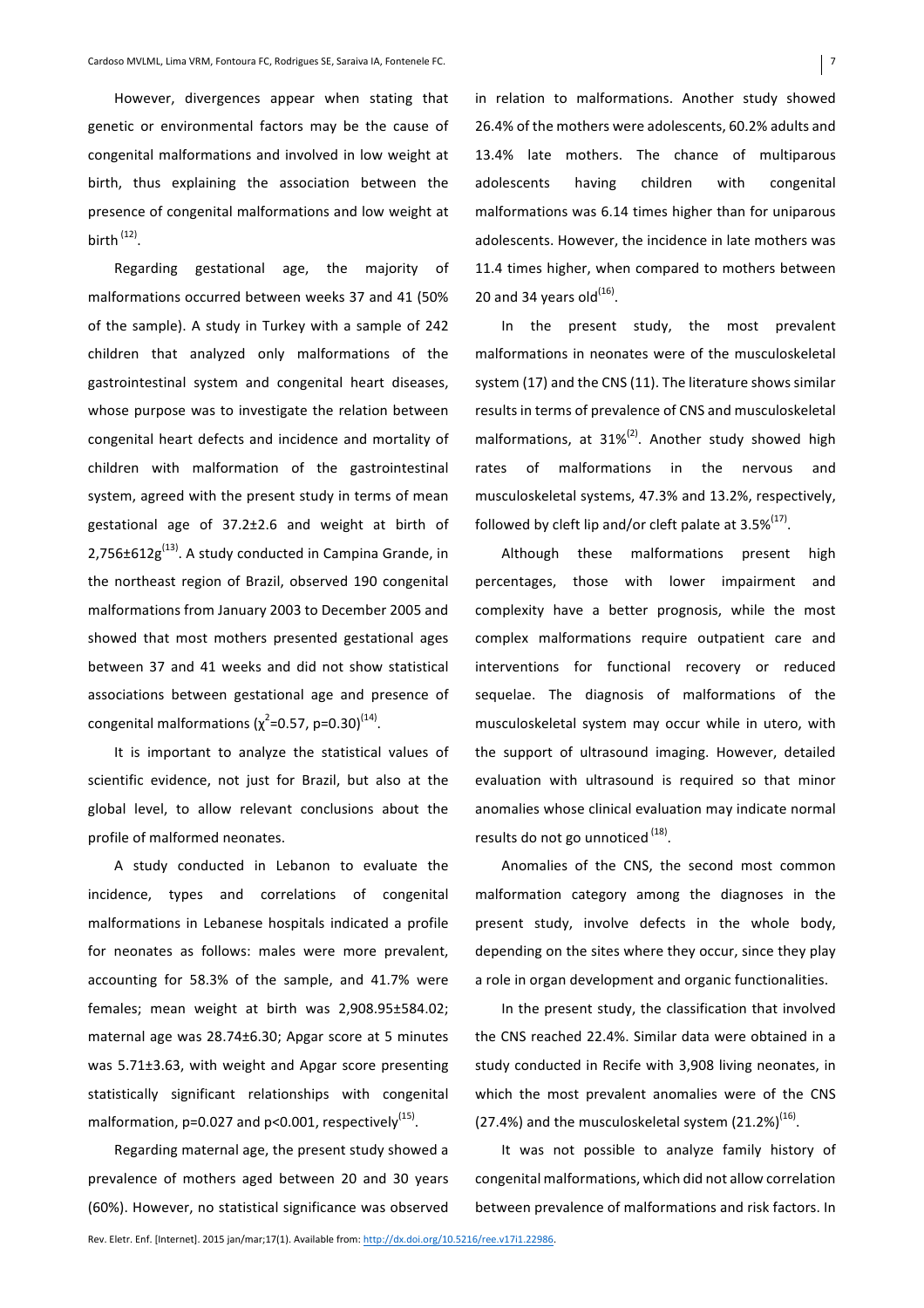addition, cases of fetal deaths or stillbirths due to malformations were not analyzed, because they were not the focus of this study.

Regarding therapies used with malformed neonates, they varied according to malformation type, neonate needs and risks the neonates were exposed to. The care provided to neonates with individual anomalies is not necessarily the same as for neonates born with congenital defects. For effective humanized service in neonatal units, integrated teams are required, in which the articulation of actions and knowledge among various professionals can provide support to neonates, improving service quality<sup>(19)</sup>.

Oxygen therapy is used with all neonates requiring ventilation in their adaptation to extrauterine  $life^{(20)}$ . In the present study, oxygen therapy was also administered to neonates with malformations directly related to the respiratory or digestive systems due to impaired spontaneous ventilation. In cases of cleft palate, the therapies were related to diet and ventilation, according to the neonate's needs.

For the survival of extremely low-weight and critically ill neonates, such as malformed neonates, nutrition support is essential to ensure growth and development<sup>(21)</sup>. In the present study, the care involved the prevention of complications these neonates could develop and in their clinical condition.

The most common procedure for cleft palate is surgical correction, conducted in one or more stages and outpatient follow-up. In cases of malformations, like gastroschisis and myelomeningocele, surgery is suggested within the first 24 hours of life, in an attempt to prevent infections or complications from the malformations, leading to reduced time in oxygen therapy and total parenteral nutrition and reduced hospitalization periods<sup> $(22-23)$ </sup>.

In terms of dressing, this procedure is required in certain malformations presenting significant and apparent lesions, like gastroschisis, omphalocele, and spina bifida, and particularly for lesions due to

In general, myelomeningocele, the most common malformation of the CNS according to the results, is located in the lumbrosacral region of the spinal column. The cerebrospinal fluid may flow through the defect, which is often covered by a fine membrane; otherwise, the tissue is exposed  $<sup>(22)</sup>$ .</sup>

Performing nursing care for lesions due to myelomeningocele requires pressure control over body areas, observing lesion characteristics, applying a proper solution to the skin/lesion as appropriate, and providing adequate dressings<sup> $(24)$ </sup>. Dressings for these lesions varies according to the neonatal unit routine in hospitals and the availability of proper materials for the lesion characteristics.

Therefore, through the diagnosis of malformations, sophisticated therapies, surgical procedures, modern appliances and devices and specialized professionals, a chance of life is ensured for neonates who, until some decades ago, were considered unviable by science<sup>(25)</sup>.

### **CONCLUSION**

Some malformations require specific care and therapies, according to the clinical progress of neonates and considering the anomalies presented, but they are not directly related to the type of malformation. However, the clinical situation of such neonates may be similar to that of other neonates without congenital defects.

In the present study, the most common therapies included oxygen therapy, antibiotic therapy, nutrition therapy via orogastric tube and dressing with collagenase, but they did not present statistically significant associations with congenital malformations.

Therefore, additional studies with larger samples are required to evaluate possible associations among the therapies used with neonates and congenital malformations. Based on scientific evidence, this study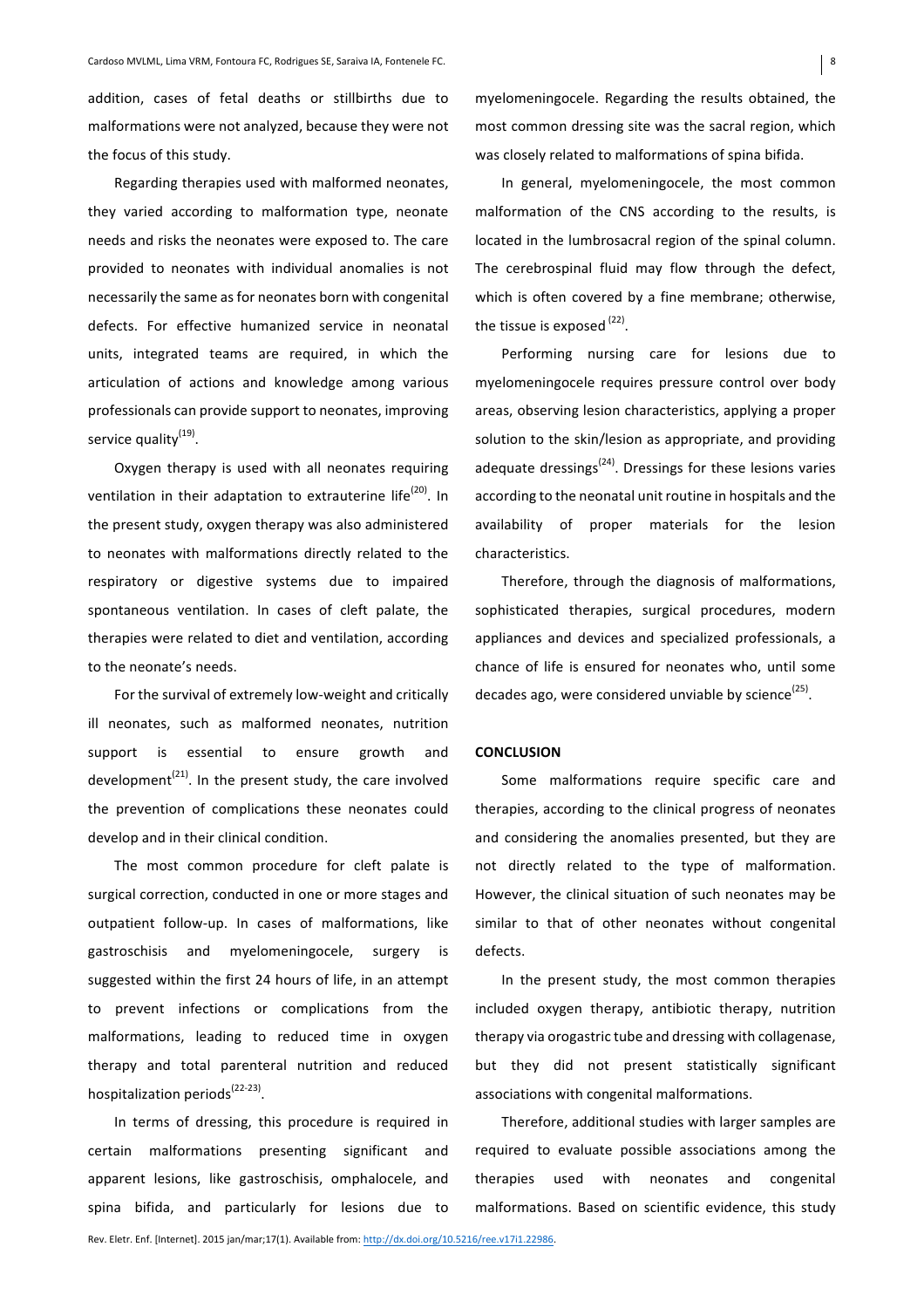attempts to provide nursing professionals and the academic community with knowledge of hospital practice with neonates with special needs, in order to improve support that is systematically and individually developed, ensuring better quality of life and promoting health

among neonates in neonatal intensive care units, considering that most studies published to date have focused on the prevalence of malformations, not specifically considering nursing support for this specific population.

### **REFERENCES**

1. Fescina RH, De Mucio B, Díaz Rossello JL, Martínez G, Granzotto JA, Schwarcz RL. Saúde sexual e reprodutiva: guias para a atenção continuada da mulher e do recém-nascido focalizadas na APS. Montevidéu: CLAP/SMR; 2010. 2. Ramos AP, Oliveira MND, Cardoso JP. Prevalência de malformações congênitas em recém-nascidos em hospital da rede pública. Rev. Saúde Com. [Internet]. 2008 [acesso em: 31 mar 2015]:4(1):27-42. Disponível em:

## http://www.uesb.br/revista/rsc/v4/v4n1a04.pdf.

3. Mohamed MA, Aly H. Birth region, race and sex may affect the prevalence of congenital diaphragmatic hernia, abdominal wall and neural tube defects among US newborns. J Perinatol [acesso em: 31 mar 2015]. 2012 [acesso em: 31 mar 2015];32(11):861-8. Disponível em:

### http://dx.doi.org/10.1038/jp.2011.184.

4. Arruda TAM, Amorim MMR, Souza ASR. Mortalidade determinada por anomalias congênitas em Pernambuco, Brasil, de 1993 a 2003. Rev. Assoc. Med. Bras. [Internet] 2008 [acesso em: 31 mar 2015];54(2):122-6. Disponível em:

## http://dx.doi.org/10.1590/S0104-42302008000200013.

5. Organização Mundial da Saúde. Centro Colaborador da OMS para a Classificação de Doenças em Português. Classificação estatística internacional de doencas e problemas relacionados à saúde. 10ª revisão. São Paulo: Edusp: 1995.

6. Santos LM, Ribeiro IS, Santana RCB. Identificação e tratamento da dor no recém-nascido prematuro na Unidade de Terapia Intensiva. Rev. bras. enferm. [Internet] 2012 [acesso em: 31 mar 2015];65(2):269-75. Disponível em:

### http://dx.doi.org/10.1590/S0034-71672012000200011.

7. Costa R, Padilha MI. Saberes e práticas no cuidado ao recémnascido em terapia intensiva em Florianópolis (década de 1980). Esc. Anna Nery [internet]. 2012 [acesso em: 31 dez 2015];16(2):247-54. Disponível em:

#### http://dx.doi.org/10.1590/S1414-81452012000200006.

8. Guerra FAR, Llerena Junior JC, Gama SGN, Cunha CB, Theme Filha MM. Defeitos congênitos no Município do Rio de Janeiro, Brasil: uma avaliação através do SINASC (2000-2004). Cad. Saúde Pública [Internet]. 2008 [acesso em: 31 mar 2015];24(1):140-9. Disponível em:

#### http://dx.doi.org/10.1590/S0102-311X2008000100014.

9. Minuzzi AP, Dias AG, Oliveira ME, Rocha J. Cada dia um dia novo: um desafio na busca da adaptação do recém-nascido portador de malformação e sua família. Enfermería Global [Internet]. 2008 [acesso em: 31 mar 2015];(13). Disponível em: http://revistas.um.es/eglobal/article/view/14661/14131.

10. Pereira RJS, Abreu LC, Valenti VE, Albuquerque WDM, Pereira SC, Araújo R, et al. Freqüência de malformações congênitas das extremidades em recém-nascidos. Rev. bras. crescimento desenvolv. hum. [Internet]. 2008 [acesso em: 31 mar 2015];18(2):155-62. Disponível em:

http://pepsic.bvsalud.org/scielo.php?script=sci\_arttext&pid=S0 104-12822008000200006.

11. Melo WA, Zurita RCM, Uchimura TT, Marcon SS. Anomalias congênitas: fatores associados à idade materna em município sul brasileiro, 2000 a 2007. Rev. Eletr. Enf. [Internet]. 2010 [acesso em: 31 mar 2015];12(1):73-82. Disponível em: http://dx.doi.org/10.5216/ree.v12i1.5994.

# 12. Cunha CJ, Fontana T, Garcias GL, Martino-Roth MG. Fatores genéticos e ambientais associados a espinha bífida. Rev. Bras. Ginecol. Obstet. [Internet] 2005 [acesso em: 31 mar

2015];27(5):268-74. Disponível em:

### http://dx.doi.org/10.1590/S0100-72032005000500007.

13. Orun UA, Bilici M, Demirceken FG, Tosun M, Öcal B, Cavusoglu YH, et al. Gastrointestinal system malformations in children are associated with congenital heart defects. Anadolu Kardiyol Dergisi [Internet]. 2011 [acesso em: 31 mar 2015];11(2):146-9. Disponível em:

#### http://dx.doi.org/10.5152/akd.2011.034.

14. Brito VRS, Sousa FSD, Gadelha FH, Souto RQ, Rego ARDF, França ISXD. Malformações congênitas e fatores de risco materno em Campina Grande-Paraíba. Rev Rene [Internet]. 2010 [acesso em: 31 mar 2015];11(2):27-36. Disponível em: http://www.revistarene.ufc.br/revista/index.php/revista/articl e/view/370.

15. Francine R, Salameh PS, Aline H. Congenital Anomalies: Prevalence and Risk Factors. Univ J Public Health. 2014; 2(2):58-63.

16. Amorim MMR de, Vilela PC, Santos ARVD, Lima ALMV, Melo EFP de, Bernardes HF, et al. Impacto das malformações congênitas na mortalidade perinatal e neonatal em uma maternidade-escola do Recife. Rev Bras Saúde Matern Infant [Internet]. 2006 [acesso em: 31 mar 2015];6(Suppl 1):s19-25. Disponível em: http://dx.doi.org/10.1590/S1519-38292006000500003.

17. Pinto CO, Nascimento LFC. Estudo de prevalência de defeitos congênitos no Vale do Paraíba Paulista Rev Paul Pediatr [Internet] 2007 [acesso em: 31 mar 2015]; 25(3):233-9. Disponível em: http://dx.doi.org/10.1590/S0103-05822007000300007.

18. Noronha Neto C, Souza ASR, Moraes Filho OB, Noronha AMB. Validação do diagnóstico ultrassonográfico de anomalias fetais em centro de referência. Rev Assoc Med Bras [Internet].